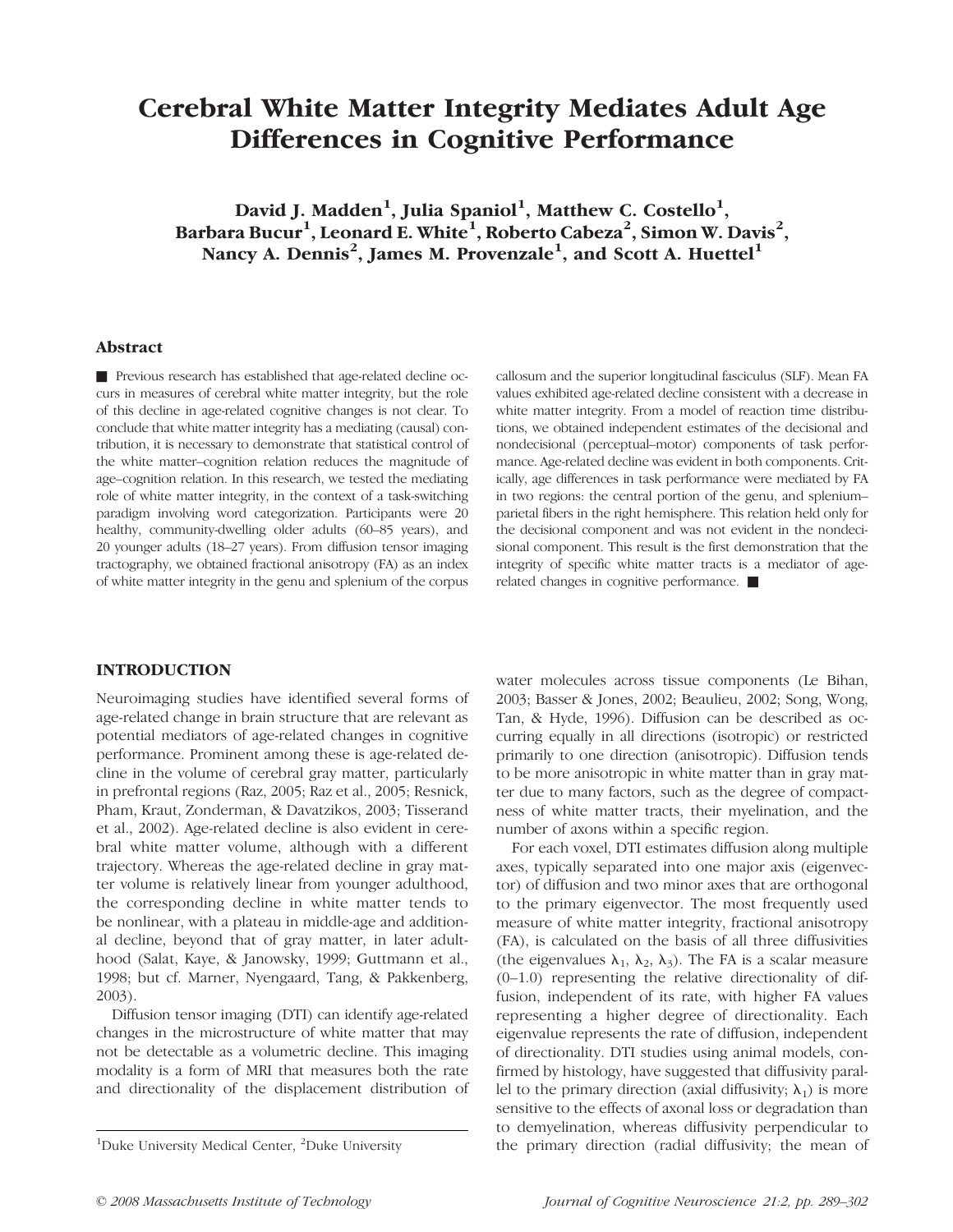$\lambda_2$  and  $\lambda_3$ ) is differentially sensitive to demyelinationrelated effects (Sun et al., 2006; Song et al., 2002, 2003).

Researchers are actively applying DTI to investigating age-related changes in white matter microstructure (Sullivan & Pfefferbaum, 2006; Salat, Tuch, Greve, et al., 2005; Moseley, 2002). The DTI results complement those of the volumetric studies and consistently indicate an age-related decline in FA during adulthood, suggesting a decline in white matter integrity. Sullivan et al. (2001) first reported that age-related decline in FA is relatively more pronounced in prefrontal regions, and this pattern has been confirmed in later studies (Madden et al., 2007; Sullivan, Adalsteinsson, & Pfefferbaum, 2006; Salat, Tuch, Hevelone, et al., 2005; Head et al., 2004). There is regional variability in the degree of age-related decline in FA within the frontal lobe, however, and decline is also notable in the posterior limb of the internal capsule and in the posterior periventricular white matter (Salat, Tuch, Greve, et al., 2005). Analyses of the individual eigenvalues of the diffusion tensor suggest that the age-related decline in prefrontal FA is due almost entirely to increased radial diffusivity, that is, in  $\lambda_2$ and  $\lambda_3$  (Sullivan et al., 2006; Bhagat & Beaulieu, 2004), implicating histopathological mechanisms that pertain to age-related changes in the structure or myelin, rather than a frank loss of axons.

The goal of this research was to determine whether white matter integrity, within specific fiber tracts, mediates age-related changes in cognitive performance. Agerelated decline in white matter integrity may contribute to older adults' cognitive performance by disrupting the white matter pathways connecting widely distributed cortical networks (Makris et al., 2007; Pfefferbaum, Adalsteinsson, & Sullivan, 2005; Bartzokis et al., 2004). O'Sullivan et al. (2001) and Sullivan et al. (2001) reported significant correlations between DTI measures of white matter integrity and cognitive performance. Subsequent studies (Bucur et al., 2008; Grieve, Williams, Paul, Clark, & Gordon, 2007; Schulte, Sullivan, Muller-Oehring, Adalsteinsson, & Pfefferbaum, 2005; Madden et al., 2004) have confirmed this pattern, which is most often expressed as a positive relation between performance and FA; that is, individuals with higher levels of white matter integrity exhibit higher levels of task performance.

To conclude that white matter integrity is a mediator of the relation between age and cognitive performance, it is not sufficient to merely demonstrate that a correlation between white matter integrity and a cognitive measure exists, or even that the correlation differs as a function of age group. To establish that variation in white matter integrity operates as a mediating, causal mechanism between age and cognition, rather than as a moderator variable with an associative but not necessarily causal relation, three conditions are necessary (Baron & Kenny, 1986). First, age differences should exist in the measure of cognitive performance; second, age differ-

ences should exist in the measure of white matter integrity; and third, white matter integrity should account for significant variance in cognitive performance, when age is also included in the regression model. These conditions can be tested statistically within the general linear model. A mediating relation exists when the variance in cognitive performance attributable specifically to age is less in the third condition than in the first.

When the amount of age-related variance in a dependent variable (e.g., cognition) is substantially attenuated by the presence of an additional independent variable (e.g., white matter integrity), relative to when age is the sole independent variable, then the additional variable can be interpreted as a mediator of the relation between age and the dependent variable (Salthouse, Atkinson, & Berish, 2003; Salthouse, 1992a). Using this type of analytic approach with  $T_1$ -weighted MRI, Brickman et al. (2006) demonstrated that white matter volume in regions of the frontal lobe mediated adult age differences in neuropsychological tests of executive functioning and memory. To our knowledge, the only DTI study demonstrating a mediational effect of white matter integrity is that of Bucur et al. (2008), who found that the average FA within two regions of interest, the genu of the corpus callosum and a pericallosal frontal region, mediated the relation between elementary perceptual speed and memory retrieval, for younger and older adults combined. The Bucur et al. study, however, did not assess the mediation of *age-related* variance in the behavioral measures.

In the present analyses, we sought to determine whether white matter integrity mediated age-related performance differences in a task-switching paradigm. On each trial, a cue indicated which of two categorization decisions should be performed on an upcoming target word. Performance in this type of task is typically slower and less accurate when the categorization on the current trial switches from the previous trial, relative to when it repeats, reflecting many factors involved in reconfiguring the task set (Monsell, 2003; Meiran, Chorev, & Sapir, 2000). The effects of task switching are more pronounced for older adults than for younger adults (Verhaeghen & Cerella, 2002; Meiran, Gotler, & Perlman, 2001), although the age effects are greater at the global level (i.e., a mixed-task trial block relative to a singletask trial block) than at the local level (i.e., switch trials versus repeat trials). Neuroimaging studies of younger adults suggest that task switching relies on a frontoparietal network that is activated during attentiondemanding visual tasks (Braver, Reynolds, & Donaldson, 2003; Kimberg, Aguirre, & D'Esposito, 2000; Sohn, Ursu, Anderson, Stenger, & Carter, 2000).

Analyses of age differences in behavioral measures can be complicated by the overall increase in older adults' reaction time (RT), as well as by individual differences in the relative emphasis on speed versus accuracy. To address this issue, and to isolate different components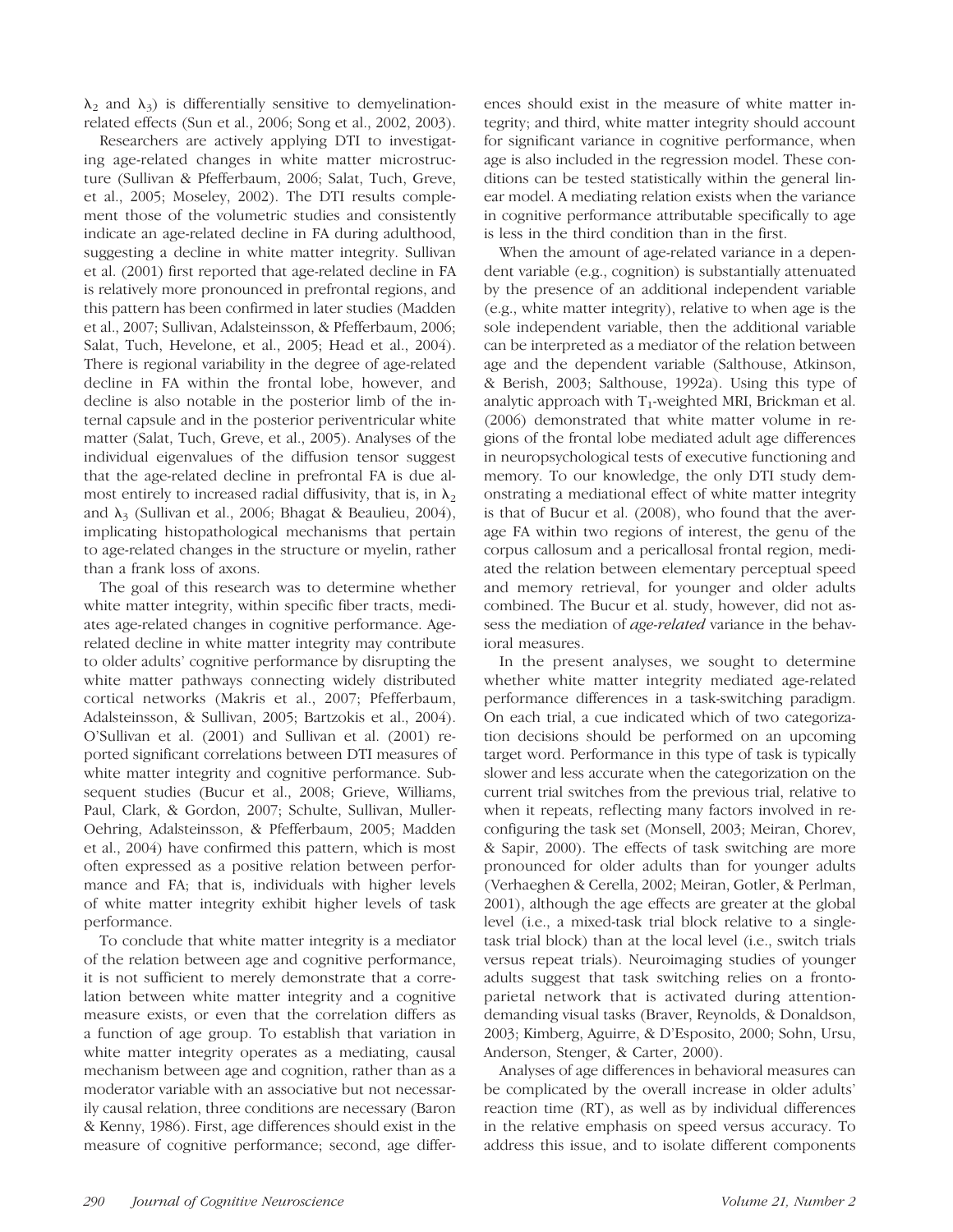of cognitive performance, analyses of the behavioral data were based on the Ratcliff model of two-choice discrimination (Wagenmakers, van der Maas, & Grasman, 2007; Ratcliff, Spieler, & McKoon, 2000; Ratcliff, 1978). This model uses the RT distributions of both correct and incorrect responses to separate the decisional and nondecisional components of performance. The model yields several parameters, the most relevant of which, for the present purposes, are drift rate  $(v)$ ; the rate of accumulation toward a decision) and nondecision time  $(T-er;$ perceptual–motor response time). Thus, we examined the potential role of white matter integrity in these separate aspects of cognitive performance. In our word categorization task, for example, drift rate would reflect the retrieval of semantic information associated with the categorization response, independent of perceptual– motor speed.

We used DTI tractography (Gerig, Gouttard, & Corouge, 2004; Catani, Howard, Pajevic, & Jones, 2002; Mori & van Zijl, 2002) to characterize the diffusion properties of white matter pathways within the fronto-parietal network. We performed tractography analyses for each participant (i.e., in untransformed, native space) to reduce the effect of individual differences in anatomy on tract estimation. The selected pathways were the genu and splenium of the corpus callosum and the superior longitudinal fasciculus (SLF). The genu and the splenium serve as interhemispheric connection pathways for the prefrontal cortex and the occipito-parietal association cortex, respectively, whereas the SLF is a set of pathways connecting the frontal and parietal lobes within each hemisphere (Schmahmann & Pandya, 2006; Makris et al., 2005). Previous DTI studies have reported correlations between FA in these pathways and performance speed (Bucur et al., 2008; Schulte et al., 2005; Madden et al., 2004; Sullivan et al., 2001), but the role of FA as a mediator of age-related variance in performance not been examined. In view of the central role of the frontoparietal network in task switching (Braver et al., 2003; Kimberg et al., 2000; Sohn et al., 2000), we hypothesized that FA in this network would be a mediator of agerelated change in task performance. In addition, if white matter integrity within these fronto-parietal regions influences the functioning of task-relevant attentional networks, then FA should mediate age-related changes in the quality of decisional information (drift rate parameter;  $v$ ) rather than perceptual–motor speed (nondecision time parameter; T–er).

#### METHODS

#### Participants

The research procedures were approved by the Institutional Review Board of the Duke University Medical Center, and all participants provided written informed consent. The participants were 20 younger adults (18–

27 years of age; 10 women) and 20 older adults (60– 85 years of age; 10 women). The younger adults were recruited from the Duke University campus, and the older adults were healthy, community-dwelling individuals recruited from the Duke Aging Center Research Participant Registry. All participants reported that they were right-handed, free of significant disease such as atherosclerosis and hypertension, and not taking medication known to affect cognitive functioning or cerebral blood flow. Review of each participant's  $T_2$ -weighted structural images by a neuroradiologist (one of the authors, J. M. P.) indicated that all were within normal limits with regard to abnormalities related to atrophy, ventricular dilation, and the presence of white matter hyperintensities.

Demographic and psychometric data (Table 1) were obtained approximately 2 weeks prior to the scanning session. All participants possessed corrected visual acuity of at least 20/40 and possessed at least a secondary school education (12 years). Participants scored a minimum of 27 on the Mini-Mental State Exam (Folstein, Folstein, & McHugh, 1975) and a maximum of 9 on the Beck Depression Inventory (Beck, 1978). During the psychometric testing session, participants also completed a practice version of the task-switching test (with different stimuli) that was used in the subsequent scanning session.

## Behavioral Task

The behavioral task that participants performed during scanning was a version of task switching, modeled after that of Braver et al. (2003). Participants completed six blocks of 51 test trials, corresponding to six fMRI runs.

**Table 1.** Participant Variables by Age Group

|                   | $\overline{M}$    |                      | <i>SD</i> |        |  |
|-------------------|-------------------|----------------------|-----------|--------|--|
|                   | Younger           | Older                | Younger   | Older  |  |
| Age (years)       | $22.40_a$         | 69.60 <sub>b</sub>   | 2.50      | 6.05   |  |
| Education (years) | $15.75_a$         | 16.40                | 2.22      | 2.82   |  |
| <b>MMSE</b>       | $29.32_a$         | 28.47 <sub>b</sub>   | 0.60      | 1.12   |  |
| <b>BDI</b>        | 2.65 <sub>a</sub> | 2.90 <sub>a</sub>    | 2.74      | 2.77   |  |
| Vocabulary        | $65.60_a$         | 65.05                | 3.15      | 3.80   |  |
| Digit Symbol Acc  | $98.52_a$         | 95.62 <sub>b</sub>   | 1.46      | 1.89   |  |
| Digit Symbol RT   | 1338.40.          | 1836.20 <sub>b</sub> | 249.75    | 314.16 |  |

 $n = 20$  per age group. Vocabulary = raw score (maximum of 70) on the Wechsler Adult Intelligence Scale—Revised (Wechsler, 1981); BDI = points above zero on the Beck Depression Inventory (Beck, 1978); Digit Symbol Acc and Digit Symbol RT = percentage correct and reaction time (msec), respectively, on a computer test of digit-symbol coding (Salthouse, 1992b); MMSE = raw score (maximum 30) on the Mini-Mental State Exam (Folstein et al., 1975). Means in the same row that do not share subscripts differ by t test at  $p < .05$ .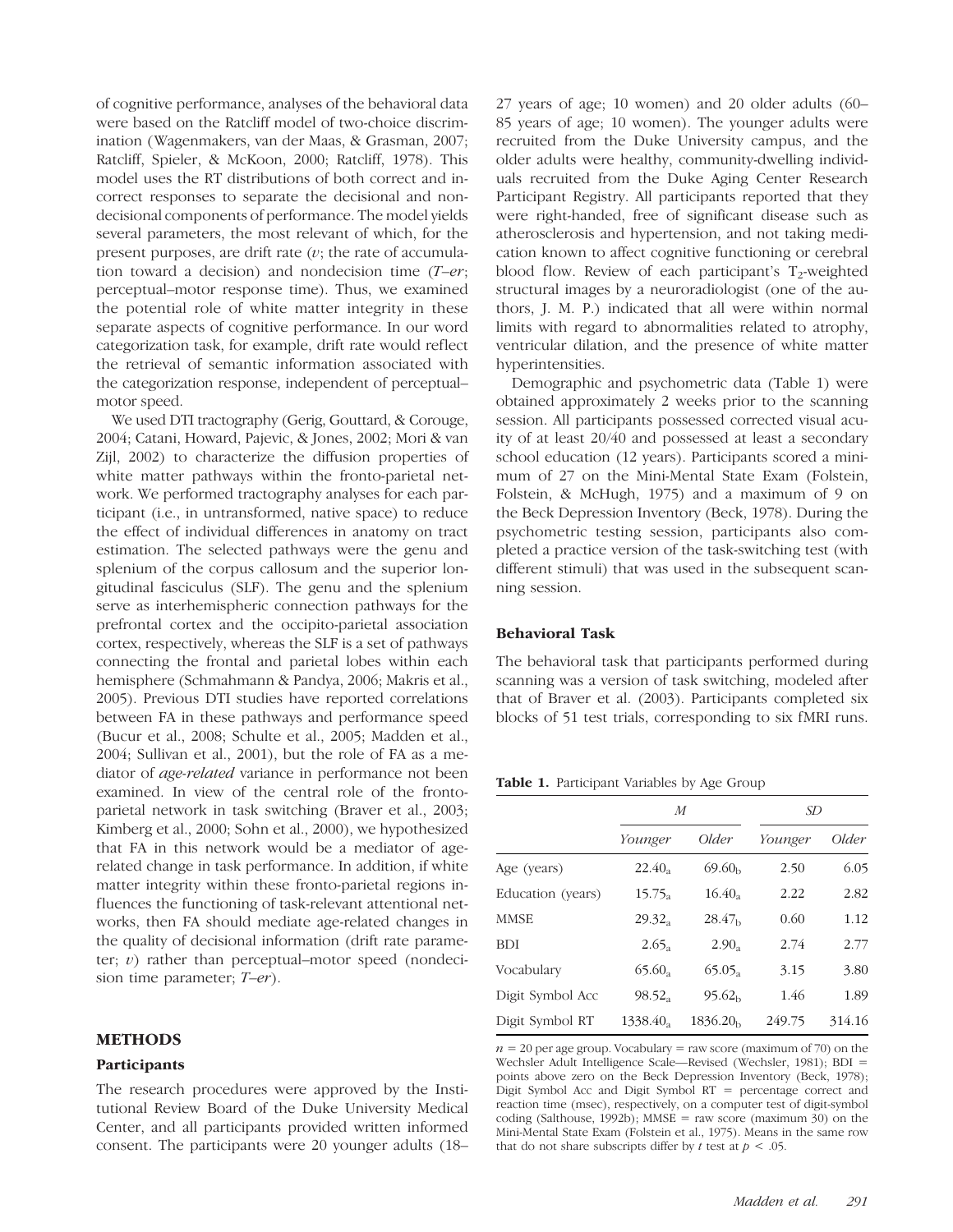The fMRI data will be reported in a separate article. Participants viewed the task events with MRI-compatible goggles and responded manually (with the index finger of each hand) via a fiber-optic response box. Within each run, there were three on-task periods, separated by four off-task periods (one of which always occurred at the beginning of the scanner run). This is a mixed blocked/ event-related design (Visscher et al., 2003). Each run was approximately 7 min 40 sec in duration, composed of the four off-task periods (19.5 sec each) and three ontask periods (approximately 2 min 7 sec each).

As illustrated in Figure 1, two types of trials occurred during each on-task period: cue-plus-target (12 per ontask period) and cue-only (4 per on-task period). On cue-plus-target trials, participants viewed a cue message and then made a two-choice categorization response to a subsequent target word (a concrete noun). The cue, which was either MAN/NAT or LRG/SML, indicated the type of category decision to be made regarding the target word on the current trial, either manmade/natural or large/small. Manmade/natural referred to artificial (e.g., sailboat) and natural (e.g., lemon) object categories, and large/small referred to whether the referent of the word was larger (e.g., deer) or smaller (e.g., bullet) than a computer monitor. Words were selected to be familiar concrete nouns that could be easily categorized in terms of these criteria. On cue-only trials, the cue message was not followed by a target. These latter trials were included to allow estimation of cue-specific hemodynamic activity and are not reported in the results.

Each cue-plus-target trial was coded as either a repeat or a switch trial, on the basis of whether the associated cue was the same as, or different from, the cue on the immediately preceding trial (even if the preceding trial was cue-only). Within each of the six runs, there were 36 cue-plus-target trials, comprising 18 switch trials and 18 repeat trials. The number of successive trials with the same cue was limited to five. Across the six runs, the two types of categorization decisions, and the two alternative responses within each category, occurred an approximately equal number of times, on both switch and repeat trials.

At the beginning of each run, during the first off-task period, a row of three white fixation crosses appeared in the center of the viewing area for 19.5 sec. These three crosses also remained in view during the other three offtask periods. During the on-task periods (Figure 1), each trial began with a 0.50-sec cue and was followed by a 1.0-sec single fixation cross; the target word then occurred for 1.50 sec. Following the offset of the target, a variable blank period (with a single fixation cross) occurred for either 1.50, 3.0, 4.50, 6.0, or 7.50 sec. The words were presented in large (56 point) white Arial font against a black background. During target word presentation, the two response options were presented at the bottom of the viewing area, at the left and right sides, corresponding to the location of the assigned buttons on the response box. The fixation cross was red following the cue but white following the target, to provide a clear indication of cue-only trials (i.e., the fixation cross changed from red to white). An off-task period followed each (randomized) set of 12 cue-plus-target trials and 4 cue-only trials.

Participants completed one block of 51 practice trials, while situated in the scanner, before performing the test trials. The instructions were to read the cue and to respond as quickly as possible to the target while still being correct. The *manmade* and *large* responses were always assigned to one response button and the *natural* and small responses were always assigned to the other button, but the assignment of the response-pairs to the individual buttons was varied across participants within each age group, as was the presentation order of the six blocks of test trials.

# Imaging Protocol

#### Acquisition Parameters

Scanning was conducted on a 3-T GE Signa Excite MRI scanner (GE Healthcare, Waukesha, WI) with 50 mT/m gradients, in concert with an eight-channel head coil. Head motion was minimized with a vacuum-pack system molded to each participant's head. Participants wore foam-insert earplugs to counteract scanner noise. The

Figure 1. Sequence of events on each trial. The cue display indicated the type of category decision (manmade/natural or larger/smaller than the computer monitor) to be made regarding the target word. Participants responded at the onset of target. Trials are defined as repeat or switch in relation to the cue on the immediately preceding trial.  $ITI =$  intertrial interval.

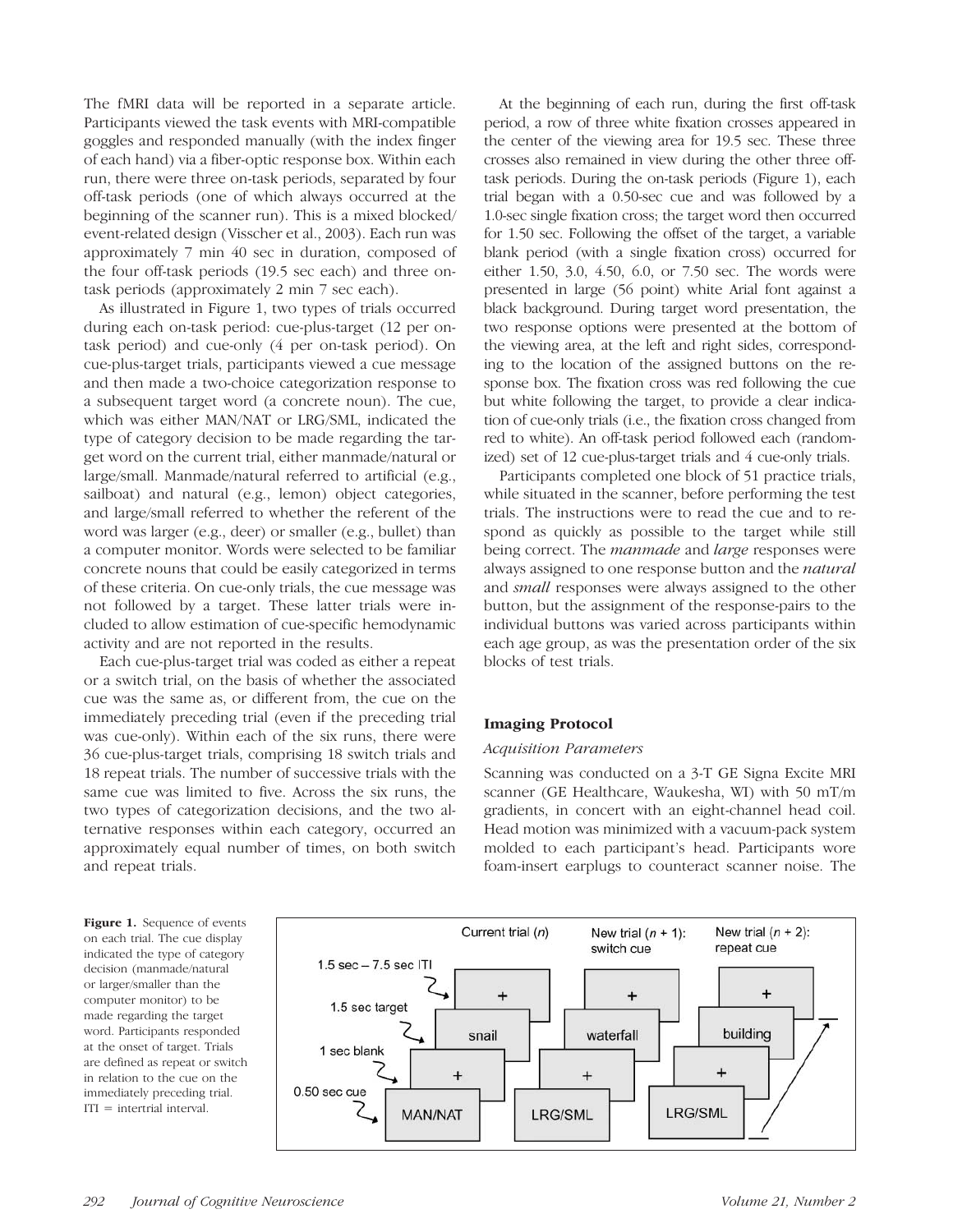scanning session began with a  $T_1$ -weighted sagittal localizer series, spanning the midline, followed by four other series, in the following order:  $T_1$ -weighted,  $T_2$ -weighted, six runs of  $T_2^*$ -weighted (functional), and two runs of DTI. With the exception of the  $T_1$ -weighted localizer series, slice orientation was near-axial, parallel to the anterior commissure–posterior commissure (AC–PC) plane.

The near-axial  $T_1$ -weighted images were acquired with a high-resolution, 3-D fast inverse-recovery-prepared spoiled gradient recalled (SPGR) sequence (256  $\times$ 256 matrix;  $TR = 7.4$  msec;  $TE = 3$  msec; flip angle =  $12^{\circ}$ ; FOV = 25.6 cm), yielding 104 contiguous slices of 1.2 mm  $(1 \text{ mm}^2)$  in-plane resolution). Each of the DTI sequences used a dual spin echo base sequence (128  $\times$ 128 matrix;  $TR = 17000$  msec;  $TE = 86.7$  msec; flip angle =  $90^\circ$ ; FOV = 25.6 cm), yielding 52 contiguous slices of 2.4 mm  $(1 \text{ mm}^2)$  in-plane resolution). Diffusion was measured from 15 non-collinear directions at a b factor of 1000 sec/mm<sup>2</sup>; one reference image had no diffusion weighting. To improve the signal-to-noise ratio, the two DTI runs were merged to a single dataset for each participant. The resulting images were skull-stripped in order to remove nonbrain and ambient noise. We calculated diffusion tensors from the 15 diffusion weighted images, based on a least squares fit of the tensor model to the diffusion data (Basser & Jones, 2002). Diagonalization of the tensor yielded three voxel-specific eigenvalues ( $\lambda_1 > \lambda_2 > \lambda_3$ ), which represent diffusivities along the three principal directions of the tensor.

## Fiber Tracking

The derivation of white matter fiber tracts from the initial DTI datasets was conducted at the individual participant level, in untransformed (native) space, with FiberTracking 2.2.1 and FiberViewer 1.2.3 software (www.ia.unc.edu/dev/; Gerig et al., 2004). The software employs a backtracking method (Mori & van Zijl, 2002) that estimates the direction of greatest diffusivity  $(\lambda_1)$ between operator-defined target and source regions, while eliminating fibers terminating in operator-defined exclusion regions. Because the 2.4-mm slice thickness of the DTI images was a multiple of the 1.2-mm slice thickness of the  $T_1$ -weighted SPGR images, the latter were resampled to align with the tensors. Four trained operators, blind to participant age, used ITK-SNAP software (www.itksnap.org/; Yushkevich et al., 2006) to draw target, source, and exclusion regions on the axial slices of each participant's SPGR image. In the case of significant head movement between SPGR and DTI sequence, regions were drawn on the tensor  $b_0$  image. The fiber tracking output comprises representations of fiber bundles that are estimated to pass through the target regions from the source regions, eliminating fibers from the exclusion regions.

We performed tractography for four pathways: fibers coursing through the genu of the corpus callosum,

fibers coursing through the splenium of the corpus callosum connecting to the occipital lobe, fibers of the splenium connecting to the parietal lobe, and fibers associated with the SLF. The target regions in the genu and the splenium were drawn to generate fiber tracts from bilateral sources, and the target regions in the SLF were drawn in the left and right hemispheres separately. Fiber tracking parameters for the genu and the splenium included a minimum FA of 0.15, a fiber tracking threshold (neighborhood voxel coherence) of 0.125, a minimum fiber number of 50, and an angle of maximum deviation of  $35^\circ$ . Because the SLF is more difficult to distinguish from neighboring gray matter than is the corpus callosum, the minimum FA was set to 0.35 for the SLF. Occasional extraneous fibers were eliminated through length-based fiber set thresholding and Hausdorff (distance-based fiber set clustering) methods incorporated into the FiberViewer software.

Examples of target regions, source regions, exclusion regions, and fiber tracts for a single participant are presented in Figure 2. The target regions were defined



Figure 2. Examples of fiber tracts (in red), generated by target and source region placement, for a single participant. The orange areas are target regions, the green areas are source regions, and the blue areas are exclusion regions. All of these regions are operator defined, for each participant, using anatomical boundaries. The fiber tracking algorithm estimates tracts that pass through the target regions from the source regions, eliminating any fibers terminating in the exclusion regions. The approximate locations of output fiber tracts are illustrated by overlaying on a single-slice  $T_1$ -weighted image. (A) genu; (B) splenium–occipital; (C) splenium–parietal; (D) superior longitudinal fasciculus.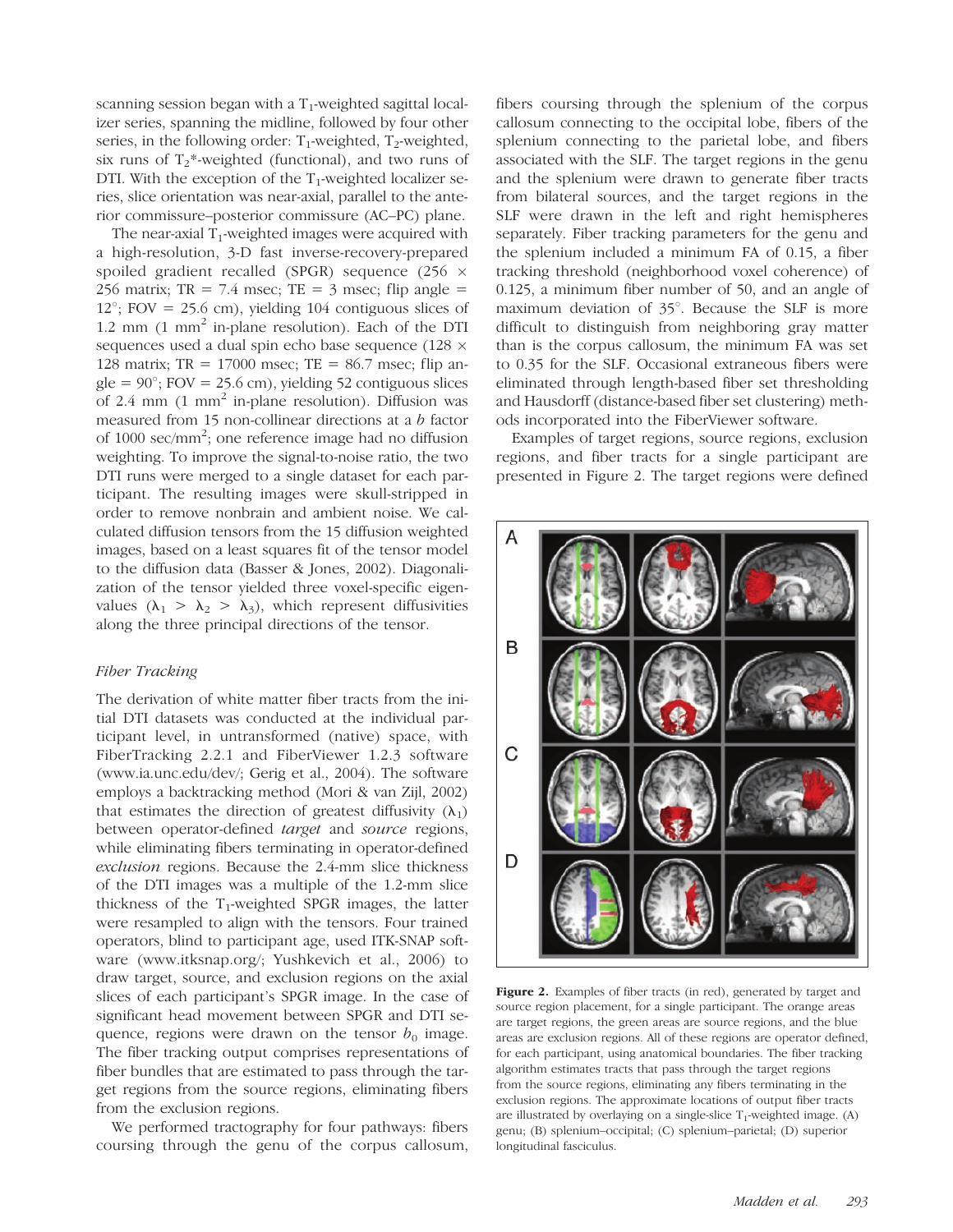using anatomical landmarks (Schmahmann & Pandya, 2006; Makris et al., 2005; Duvernoy, 1999). For the genu and the splenium, we used a method similar to that of Sullivan et al. (2006). We located the target region for the genu using the anterior horns of the lateral ventricle as lateral boundaries (in the axial view), with the anterior cingulate gyrus as the anterior boundary. Operators drew this target region on three to five axial slices, using the presence of the body of the corpus callosum in the axial view as a superior boundary. Source regions for the genu were two parasagittal planes (one per hemisphere; each three slices wide), placed at a point four to six sagittal slices from the axial midline (at approximately the lateral boundaries of the target region), spanning the entire brain in the sagittal view.

The target for the splenium–occipital region was also located on three to five axial slices using the presence of the body of the corpus callosum in the axial view as a superior boundary, although these slices were not constrained to correspond exactly to those used for the genu. In the axial view, the splenium–occipital target region was defined to be a section that is just medial to the posterior horns of the lateral ventricle. The posterior boundary was the posterior cingulate gyrus. Source regions were two parasagittal planes, located similarly to those for the genu, but slightly more lateral, six to eight sagittal slices from the axial midline. To isolate fibers connecting the splenium and the occipital lobe, tract estimation was constrained to exclude any fibers terminating in the parietal lobe.

The splenium–parietal target and source regions were defined similarly to the splenium–occipital case, except that tract estimation was constrained to exclude any fibers terminating in the occipital lobe. As a result of these constraints implemented in the fiber tracking algorithm, the fibers estimated for the splenium–occipital and splenium–parietal regions, although passing through the splenium in each case, were mutually exclusive.

The SLF comprises four anatomical subcomponents (Schmahmann & Pandya, 2006; Makris et al., 2005). We attempted to limit analysis, as much as possible, to SLF II, which occupies the central core of white matter, above the insula, between the frontal and parietal lobes of each hemisphere. Each SLF target region (per hemisphere) spanned three consecutive coronal slices. To define the first, posterior target region, the central sulcus was located in the upper axial slices, and three consecutive coronal slices were selected for the target, with the middle slice positioned at the most lateral point of the central sulcus. The target region on these three coronal slices included gray and white matter from the top of the brain to the to the lateral fissure, excluding the cingulate gyrus. The second, anterior target region, was also located in the axial view, at the slice just superior to the ventricles. This region comprised three coronal slices, with the middle one positioned at the most lateral point of the precentral sulcus. This region also included the gray and white matter between the top of the brain and the lateral fissure, excluding the cingulate gyrus.

Operators drew three source regions for the SLF; these spanned the axial slices between the top of the brain and the top of the ventricles, excluding the cingulate gyrus, within each hemisphere. The first source comprised frontal lobe gray and white matter anterior to the anterior target region, the second source was the gray and white matter between the anterior and posterior target regions; and the third source was gray and white matter between the posterior target region and the parieto-occipital sulcus. Tract estimation was additionally constrained to exclude fibers terminating in the temporal or occipital lobe.

Within the genu and splenium regions, tract length was limited to 18 mm on either side of the axial midline. We divided the genu and the splenium into center, left, and right segments, using a point 5 mm on either side of the midline 0 value as the lateral boundaries of the center segment, and 6 to 18 mm on either side as the left and right segments. For the SLF, tract length was limited to 18 mm anterior and posterior to the central sulcus (i.e., anterior and posterior segments of 18 mm each).

## RESULTS

### Task-switching Performance

#### Mean Reaction Time and Error Rate

We eliminated those cue-plus-target trials on which the participant either did not respond or responded with an RT  $<300$  msec or  $>2500$  msec  $<2\%$  of trials within each age group). The mean RT for correct responses (across all six runs) and the mean percentage accuracy are presented in Table 2. ANOVA of the mean RT data, using age group as a between-subjects variable and task condition (switch, repeat) as a within-subjects variable, yielded only a main effect of age group  $[F(1, 38) =$ 15.56,  $p < .001$ ], reflecting the age-related increase in

| <b>Table 2.</b> Mean Reaction Time and Error Rate, in Task |  |  |  |
|------------------------------------------------------------|--|--|--|
| Switching, by Age Group and Task Condition                 |  |  |  |

|                      | $\boldsymbol{M}$ |         | <i>SD</i> |        |  |
|----------------------|------------------|---------|-----------|--------|--|
|                      | Younger          | Older   | Younger   | Older  |  |
| Repeat Trials        |                  |         |           |        |  |
| Reaction time (msec) | 897.30           | 1038.12 | 105.34    | 124.97 |  |
| Accuracy $(\%)$      | 95.46            | 93.47   | 2.22      | 3.71   |  |
| Switch Trials        |                  |         |           |        |  |
| Reaction time (msec) | 899.06           | 1046.09 | 115.40    | 118.04 |  |
| Accuracy $(\%)$      | 92.27            | 91.44   | 2.92      | 2.68   |  |

 $n = 20$  per age group.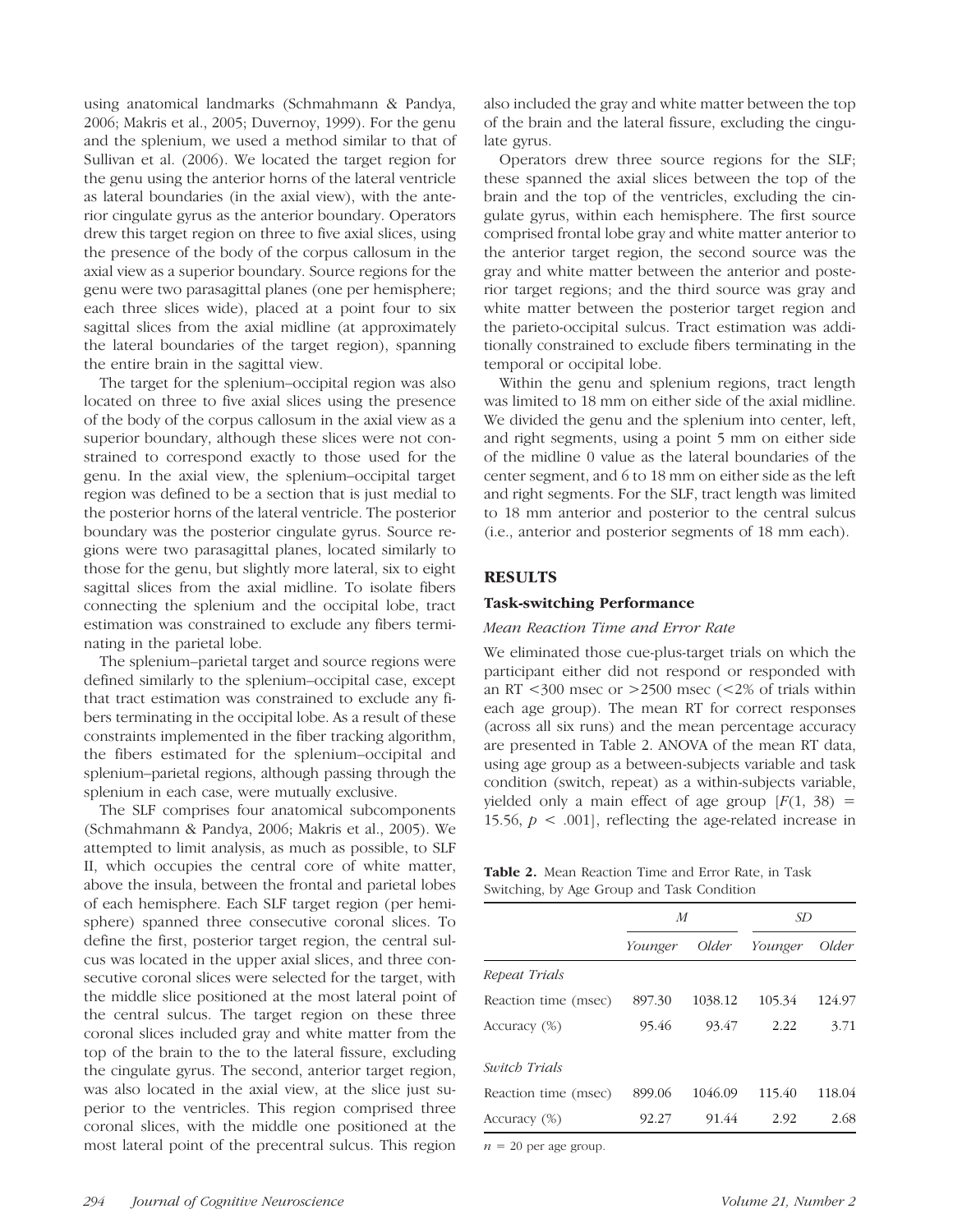RT. For accuracy, only the main effect of condition was significant  $[F(1, 38) = 44.90, p < .0001]$ , reflecting the higher accuracy for repeat trials than for switch trials.

## Reaction Time Model

We separated the decisional and nondecisional components of performance with a simplified version of the Ratcliff model of two-choice discrimination (Ratcliff et al., 2000; Ratcliff, 1978) developed by Wagenmakers et al. (2007). The Wagenmakers et al. implementation combines the information from the mean and variance of RT for correct responses, and the mean accuracy, for each participant, to estimate three parameters: the quality of decision information (drift rate;  $v$ ), the time required for perceptual–motor processes (nondecision time; T–er), and response conservativeness (cautiousness;  $a$ ). We obtained separate estimates of drift rate and nondecision time for the repeat and switch trials. The drift rate, representing the accumulation of information, can vary as a function of the decision process on each trial. Although nondecision time should not, in theory, vary across different types of trials intermixed within a block, we analyzed nondecision time for switch and repeat trials separately because there is evidence that task difficulty can influence the nondecision time parameter (Spaniol, Madden, & Voss, 2006). Analysis of the cautiousness parameter was limited to the participant level because the participants' response conservativeness (i.e., amount of evidence required for a particular response) should not fluctuate systematically within a block of trials.

ANOVA of the drift rate and nondecision time data (Figure 3) treated age group as a between-subjects variable and task condition (repeat vs. switch) as a withinsubjects variable. Significant main effects of age group indicated that older adults exhibited a lower drift rate  $[F(1, 38) = 10.74, p < .01]$  and a higher nondecision time  $[F(1, 38) = 6.84, p < .05]$  than younger adults. Switch trials were associated with a lower drift rate  $[F(1, \cdot)]$  $38$ ) = 36.52,  $p < .0001$ ] and a higher nondecision time  $[F(1, 38) = 5.80, p < .05]$  than repeat trials. The Age  $group \times Task$  condition interaction was not significant for either drift rate or nondecision time. The value of the *a* parameter was higher for older adults  $(M = 0.14)$ ;  $SD = 0.02$ ) than for younger adults ( $M = 0.13$ ;  $SD =$ 0.02)  $[t(38) = 2.65, SE = 0.005, p < .01]$ , indicating an age-related increase in cautiousness.

### Fiber Tracking Data

Mean FA values within the estimated fiber tracts, at millimeter intervals along the estimated tract, are presented in Figure 4. (Splenium–parietal data for one older adult were eliminated because the fiber tracking algorithm did not generate the minimum number of 50 fibers.) We performed ANOVAs of FA for each region, using age group as a between-subjects variable, and segment as a within-subjects variable. For the SLF, hemisphere was an additional within-subjects variable. The results of these analyses (Table 3) confirm the pattern evident in Figure 4: For each of the four regions, there was a significant main effect of age group, reflecting an agerelated decline in FA. Each region also exhibited a significant effect of segment. In the case of the genu and both splenium regions, this effect represented a decline in FA for the peripheral segments relative to the central segment. For the SLF, the segment effect represented lower FA values anterior to the central sulcus than posterior to it.

In the FA analyses of the regions, two Age group  $\times$ Segment interactions were significant, indicating variation in the age difference as a function of the segment within the region. The first Age group  $\times$  Segment interaction, for the genu, resulted from a more pronounced age-related decline in FA for the peripheral segments than for the central segment. (The splenium–parietal data exhibited a marginally significant trend toward a similar pattern.) The second Age group  $\times$  Segment effect, for the SLF, occurred as the result of greater agerelated decline in FA anterior to the central sulcus than in the more posterior segment of this tract. The SLF also exhibited a Hemisphere  $\times$  Segment interaction

Figure 3. Mean parameter estimates (Wagenmakers et al., 2007) of task-switching performance, as a function of age group and repeat versus switch trials. (A) The drift rate parameter  $(v)$ , representing the quality of decision processing; (B) The nondecision time parameter  $(T-er)$ , representing perceptual encoding and response time.

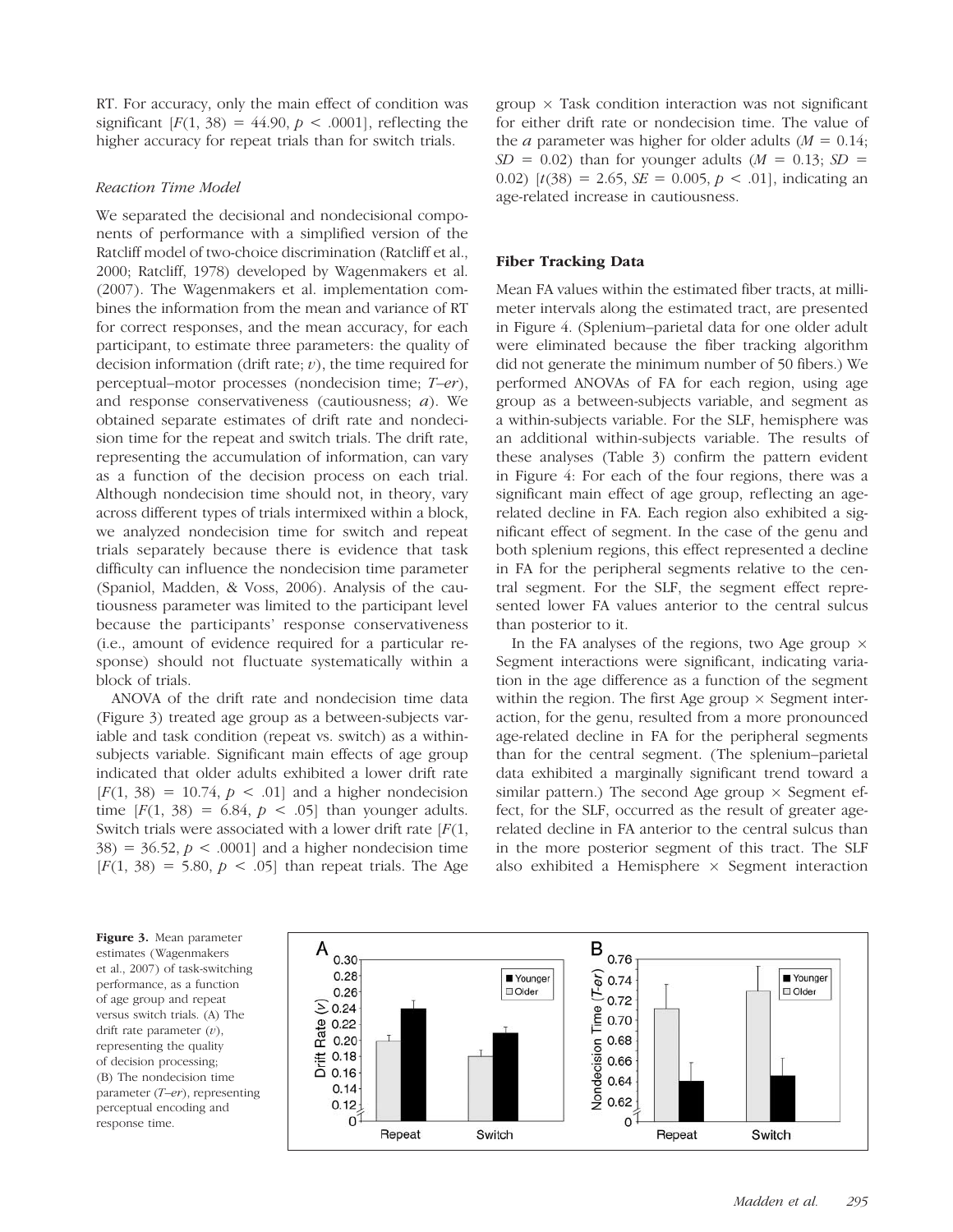

Figure 4. Mean fractional anisotropy (FA) as a function of age group and interval along the tract. Error bars represent 1 SE. (A) Genu and superior longitudinal fasciculus; (B) Splenium–occipital and splenium–parietal. For the genu and the splenium, the tracts are oriented left–right, with  $0 =$  axial midline. For the SLF, the tracts are oriented anterior-posterior and  $0 =$  central sulcus. Below the mean FA data, t values are plotted for the age group comparison at each point along the tract. The dotted line represents the significant  $t(38)$  value for  $p < .05$ , two-tailed.

because the lower mean FA for the anterior segment, relative to the posterior segment, was present for both hemispheres but was greater for the left hemisphere (M difference in FA of 0.0179) than for the right hemisphere (*M* difference in FA of 0.0026).

We also conducted analyses of the age difference for axial diffusivity  $(\lambda_1)$  and radial diffusivity (mean of  $\lambda_2$ and  $\lambda_3$ ) separately (averaged over within-tract segments), to test previous observations that age-related change is specific to radial diffusivity (Sullivan et al., 2006; Bhagat & Beaulieu, 2004). The most important aspect of these results, illustrated in Figure 5, is that no region exhibited a significant age difference in axial diffusivity. Significant age-related increases in radial diffusivity occurred for the genu  $[F(1, 38) = 19.15, p < .0001]$ and the SLF  $[F(1, 38) = 8.62, p < .01]$ , with a similar,

although marginal, effect in the splenium–occipital region  $[F(1, 38) = 3.76, p < .06].$ 

# Mediation of Task Switching by White Matter Integrity

We limited the mediation analyses to the performance measures of drift rate and nondecision time because these latter measures (unlike the cautiousness parameter) reflect the quality of information processing for individual decisions, which in turn would rely on the integrity of task-relevant neural networks. In addition, because our goal was to determine the mediation of agerelated effects, and the magnitude of the age group differences in drift rate and nondecision time did not vary significantly as a function of switch versus repeat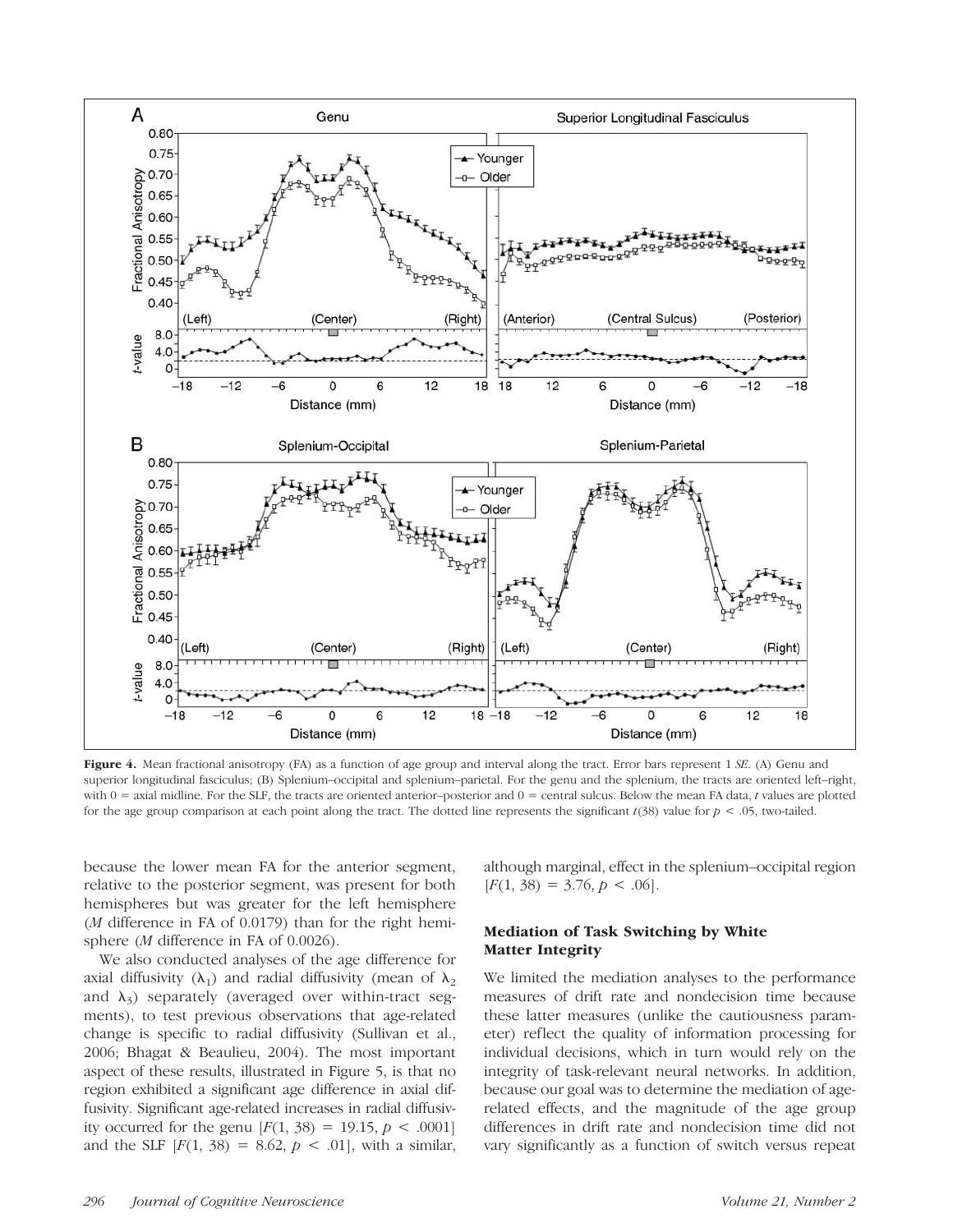Table 3. Significant ANOVA Effects for Fractional Anisotropy

| Region                 | Effect                          |       | $df \t F$                 | $\overline{p}$     |  |
|------------------------|---------------------------------|-------|---------------------------|--------------------|--|
| Genu                   | Grp                             | 1, 38 |                           | $40.03 \le 0.0001$ |  |
|                        | Segment                         |       | 2, 76 $578.58 < 0.001$    |                    |  |
|                        | $Grp \times Segment$            |       | 2, 76 7.39                | .0012              |  |
| <b>SLF</b>             | Grp                             |       | $1,38$ 22.18 < 0001       |                    |  |
|                        | Segment                         | 1, 38 | 13.34                     | .0008              |  |
|                        | $Grp \times Segment$            |       | $1,38$ $6.43$             | .0155              |  |
|                        | Hem $\times$ Segment            |       | 1, 38 5.65 .0226          |                    |  |
| Splenium-occipital Grp |                                 | 1, 38 | 8.93                      | .0049              |  |
|                        | Segment                         |       | 2, 76 $172.52 \le 0.0001$ |                    |  |
| Splenium–parietal      | Grp                             |       | 1, 37 8.31                | .0065              |  |
|                        | Segment                         |       | $2,74$ 480.09 <.0001      |                    |  |
|                        | $Grp \times Segment$ 2, 74 2.77 |       |                           | .0693              |  |

 $SLF$  = superior longitudinal fasciculus;  $Grp$  = age group; Hem = hemisphere; Segment = center, left, right for genu and splenium regions; Segment = anterior, posterior for SLF;  $n = 20$  per age group except for older adults' splenium–parietal, where  $n = 19$ .

trials, we averaged over these different trial types and obtained a single drift rate and nondecision time for each participant.

For both nondecision time and drift rate, regression models were developed for each regional FA value as a predictor of performance, with age group included in the model (i.e., covaried). Three fiber-tract segments (splenium–occipital left, splenium–parietal center, and SLF left posterior) were excluded from further analyses because they did not exhibit a significant age-related change (Table 4). For nondecision time, none of the 10 candidate FA values was significant as a predictor when covaried for age group. For drift rate, age-covaried FA values from two regions were significant as predictors: genu center,  $\beta = 0.249$ ,  $SE = 0.124$ ,  $p = .05$ ; and spleniumparietal right,  $\beta = 0.348$ ,  $SE = 0.151$ ,  $p < .05$ . Parameter estimates for both regions were positive, indicating that individuals with higher FA values also had higher drift rates (i.e., increased white matter integrity was associated with more efficient accumulation of evidence).

We used hierarchical regression to estimate the amount of age-related variance in drift rate, when FA was entered into the model before age group, relative to when age group was the only predictor (Salthouse, 1992a). The unique variance in drift rate associated with age group, following FA, divided by the variance associated with age group as the sole predictor, is an indicator of the degree to which FA attenuates the age-related variance.

The results, illustrated in Figure 6, indicate that when used as sole predictors, there were significant components of variance in drift rate for age group ( $\beta = -0.174$ ,  $SE = 0.005$ ,  $p < .01$ ), genu center ( $\beta = 0.367$ ,  $SE =$ 0.116,  $p < .01$ ), and splenium–parietal right ( $\beta = 0.482$ ,  $SE = 0.130$ ,  $p < .001$ ). When entered before age group, the splenium–parietal right FA variable led to a substantial attenuation in age-related variance, and age group did not remain significant as a predictor of drift rate. The genu center FA variable, when entered before age group, also led to a pronounced attenuation in the agerelated variance in drift rate, although age group remained significant as a predictor ( $\beta = -0.123$ ,  $SE =$ 0.006,  $p < .05$ ).

#### DISCUSSION

### DTI Findings

Using DTI tractography, we characterized white matter integrity within several pathways of the fronto-parietal network and tested whether integrity (as indexed by FA) in this network mediated adult age differences in cognitive performance during task switching. We relied



Figure 5. Diffusivity as a function of age group and region. (A) Axial diffusivity (the first eigenvalue,  $\lambda_1$ ); (B) radial diffusivity (the mean of the second and third eigenvalues,  $\lambda_2$ , and  $\lambda_3$ ). Sp–Par = splenium–parietal; Sp–Occ = splenium–occipital; SLF = superior longitudinal fasciculus.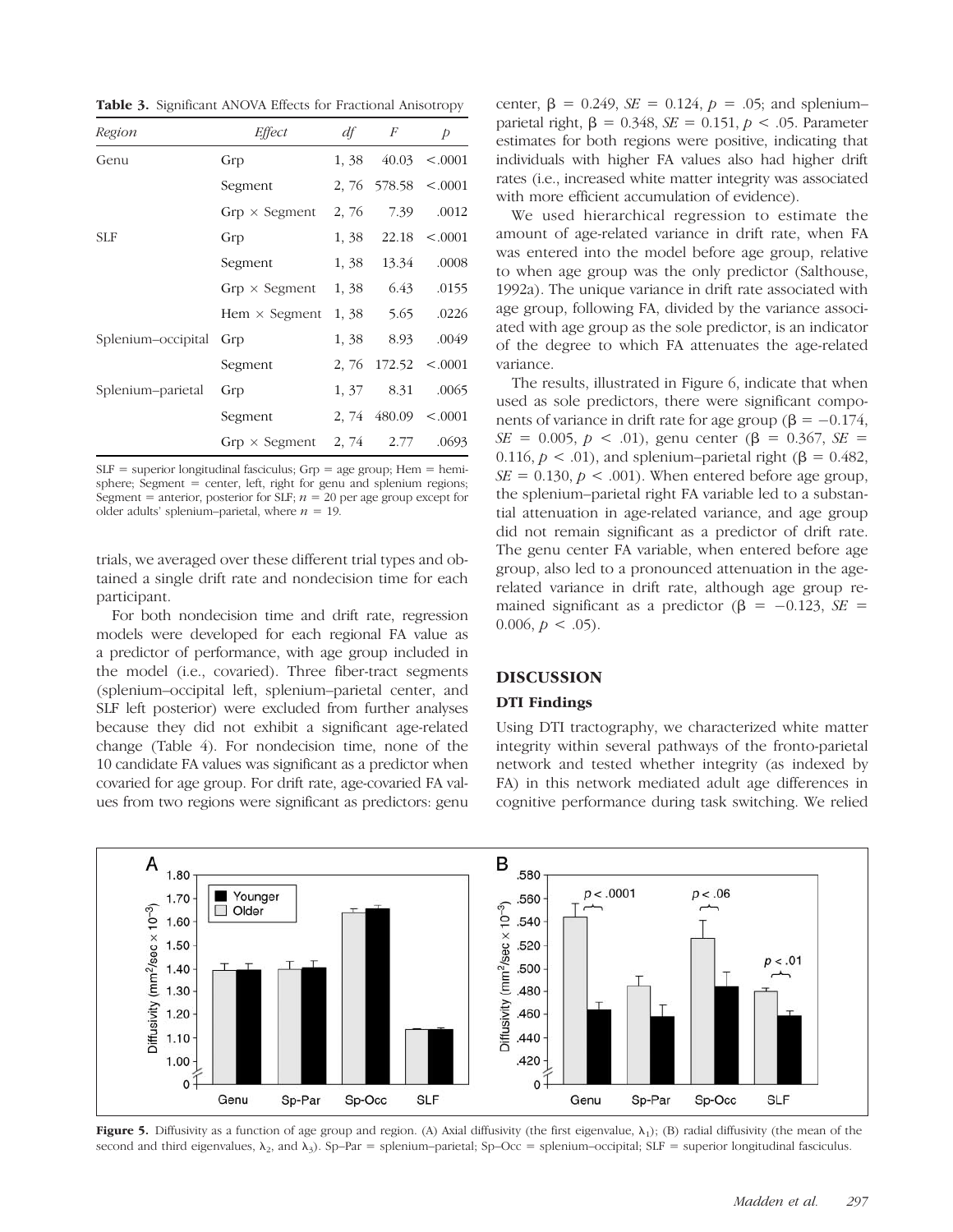**Table 4.** Test of Age Group Difference in Mean Fractional Anisotropy by Region

|                           | $\boldsymbol{M}$ |        | SD      |        |                  |    |                |
|---------------------------|------------------|--------|---------|--------|------------------|----|----------------|
| Region                    | Younger          | Older  | Younger | Older  | $\boldsymbol{t}$ | df | $\overline{p}$ |
| Genu center               | 0.7088           | 0.6628 | 0.0272  | 0.0567 | 3.27             | 38 | .0023          |
| Genu left                 | 0.5624           | 0.4915 | 0.0277  | 0.0414 | 6.36             | 38 | < .0001        |
| Genu right                | 0.5570           | 0.4677 | 0.0286  | 0.0489 | 7.05             | 38 | < .0001        |
| Splenium-occipital center | 0.7490           | 0.7129 | 0.0454  | 0.0417 | 2.62             | 38 | .0125          |
| Splenium-occipital left   | 0.6357           | 0.6178 | 0.0303  | 0.0398 | 1.59             | 38 | .1195          |
| Splenium-occipital right  | 0.6481           | 0.6129 | 0.0345  | 0.0409 | 2.94             | 38 | .0056          |
| Splenium-parietal center  | 0.7275           | 0.7138 | 0.0482  | 0.0412 | 0.95             | 37 | .3466          |
| Splenium-parietal left    | 0.5674           | 0.5468 | 0.0269  | 0.0311 | 2.21             | 37 | .0332          |
| Splenium-parietal right   | 0.5552           | 0.5119 | 0.0343  | 0.0344 | 3.94             | 37 | .0004          |
| SLF right anterior        | 0.5449           | 0.5108 | 0.0174  | 0.0248 | 5.05             | 38 | < .0001        |
| SLF right posterior       | 0.5420           | 0.5189 | 0.0225  | 0.0192 | 3.50             | 38 | .0012          |
| SLF left anterior         | 0.5393           | 0.5101 | 0.0356  | 0.0229 | 3.08             | 38 | .0038          |
| SLF left posterior        | 0.5485           | 0.5368 | 0.0250  | 0.0136 | 1.85             | 38 | .0721          |

SLF = superior longitudinal fasciculus.  $n = 20$  per age group except for the older adults' splenium–parietal region, where  $n = 19$ .

on the definition of mediation by Baron and Kenny (1986), which required that several conditions be met: the existence of age differences in both cognitive performance and FA, and a significant relation between FA and cognition when age-related effects in cognition were controlled statistically. The main finding was that, as hy-



Figure 6. Attenuation of age-related variance in drift rate (decisional processing) by regional FA. The first three bars (from left to right) in the graph illustrate the variance in drift rate associated with age group, FA in the right-hemisphere splenium–parietal tract (Sp–Par R), and FA in the central genu (Genu-C), when each of these variables is used as the sole predictor of drift rate. The last two bars in the graph illustrate the attenuation of age-related variance when either the splenium or genu FA variables are entered before age group in the regression model. The substantial attenuation indicates that these variables are mediators of age differences in this aspect of task performance.

pothesized, mean FA in two regions, the central portion of the genu, and the splenium–parietal fibers in the right hemisphere, was related to performance independently of age and provided substantial attenuation of the agerelated variance in performance (Figure 6). In addition, as discussed below, FA was related to a measure of the quality of decisional information and not to the perceptual– motor (nondecisional) component. The present study is, to our knowledge, the first demonstration of the mediation of age-related differences in cognitive performance by white matter integrity.

Age-related decline in FA was distributed throughout nearly all of the selected pathways. The decline was numerically greatest the peripheral segments of the genu (Figure 4), consistent with previous observations of greater age-related decline in FA in anterior brain regions (Sullivan & Pfefferbaum, 2006; Sullivan et al., 2001, 2006; Head et al., 2004). The analysis of axial and radial diffusivity suggested that the age-related changes in FA were not equally apparent in all three eigenvalues but were instead limited entirely to radial diffusivity (Figure 5). This age-related increase in diffusivity perpendicular to the primary eigenvalue confirms previous findings (Sullivan et al., 2006; Bhagat & Beaulieu, 2004) and suggests that the primary neurobiological mechanism of age-related change in white matter integrity is decreased integrity of myelin rather than axonal damage or loss (Sun et al., 2006; Song et al., 2002, 2003). However, the contributions of axonal loss (Marner et al., 2003) to changes in DTI assessments of cerebral white matter in the aging brain are not well understood and may also result in age-related increases in  $\lambda_2$  and  $\lambda_3$ .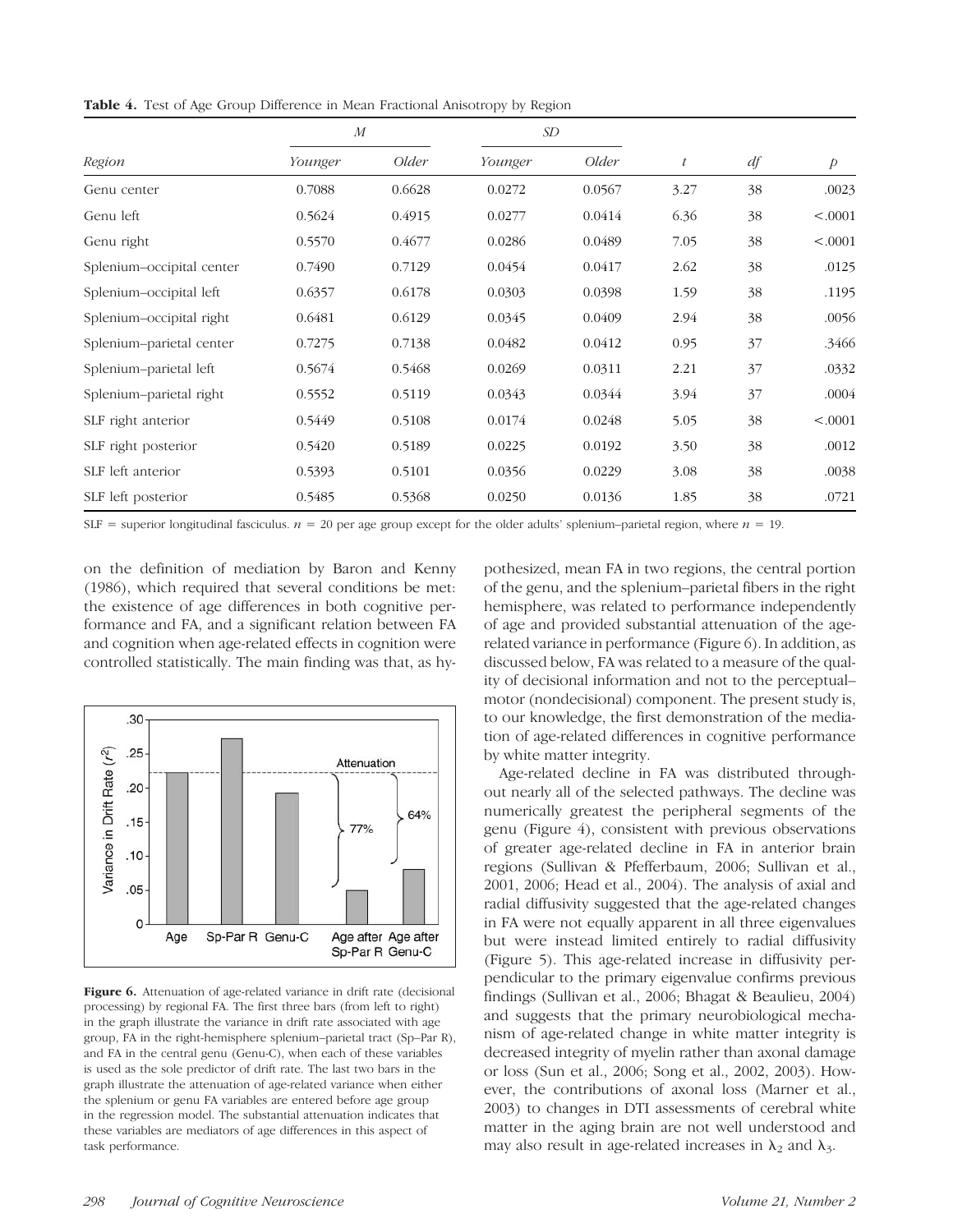The two regions that we found to be mediators, the genu and the splenium of the corpus callosum, have been identified previously in correlational studies of white matter and behavior. Previous studies have found that increased perceptual speed is associated with increased white matter integrity in the genu (Bucur et al., 2008; Schulte et al., 2005; Sullivan et al., 2001). White matter integrity of the splenium has also exhibited similar correlations with speed-dependent measures (Madden et al., 2004; Sullivan et al., 2001). The present data suggest that splenium fibers leading to the parietal lobe, especially in the right hemisphere, are related more closely to age differences in cognitive performance than are splenium–occipital fibers. The cortical network that is active during task switching involves dorsolateral prefrontal and superior parietal regions (Braver et al., 2003; Kimberg et al., 2000; Sohn et al., 2000). Previous fMRI investigations of visual attention have also noted that attention-dependent parietal activations are relatively greater in the right hemisphere (Corbetta & Shulman, 2002; Kim et al., 1999). Age-related decline in white matter integrity would lead to some degree of graded, functional disconnection among task-relevant cortical regions in the fronto-parietal network (Makris et al., 2007; Sullivan & Pfefferbaum, 2006; Pfefferbaum et al., 2005; Bartzokis et al., 2004; O'Sullivan et al., 2001).

Current models of age-related change in brain function frequently propose that age-related deficits in cognitive performance reflect the interactive effects of structural changes in the frontal lobe and the compensatory recruitment of these regions to support task performance (Davis, Dennis, Daselaar, Fleck, & Cabeza, 2008; Dennis & Cabeza, 2008; Cabeza, 2002; Grady, 2000). In view of the mediational effects associated with the splenium as well as the genu, however, we emphasize that white matter integrity of posterior brain regions is also relevant. The cortical networks activated by attention-demanding tasks are distributed widely and vulnerable to disruption at posterior as well as anterior sites (Andrews-Hanna et al., 2007; Tisserand & Jolles, 2003; Greenwood, 2000). In addition, although age-related decline in FA for the SLF was greater in the portion of this pathway anterior to the central sulcus than posterior to it, the anterior SLF was not a significant mediator of age differences in performance. Thus, although age-related decline may be detected more frequently within anterior brain regions, whether a particular white matter region serves as a behavioral mediator is not dependent on the magnitude of age-related decline in FA for that region (Madden et al., 2004).

The tractography method that we used, applied at the individual participant level, has the advantage of taking individual differences in anatomy into account, but several sources of error exist, including the thresholding, the use of nonisotropic voxel dimensions, the presence of crossing fibers, and partial volume effects. It would consequently be valuable to have converging evidence, regarding the age differences in white matter integrity that we have observed, from tractography based on spatially normalized data and isotropic voxel dimensions.

# Behavioral Findings

We separated the decisional and nondecisional components of performance by applying a quantitative model that combines information from the distribution of RT and accuracy across trials (Wagenmakers et al., 2007; Ratcliff et al., 2000; Ratcliff, 1978). This model has been applied previously to age differences in other forms of two-choice discrimination (Spaniol et al., 2006; Ratcliff, Thapar, & McKoon, 2004), but has not been investigated in the context of task switching. The results (Figure 3) demonstrated that, relative to younger adults, older adults exhibited both a decline in the quality of the decisional component (drift rate,  $v$ ), and an increase in the time required by nondecisional, encoding and response processes  $(T-er)$ . We also obtained an agerelated increase in cautiousness  $(a)$ . These findings confirm previous age-related effects in applications of this model (Spaniol et al., 2006; Ratcliff et al., 2004). New findings were the decreased drift rate and increased nondecision time for switch trials, relative to repeat trials, reflecting the increased attentional demands of task switching as expressed in these model parameters. The effects of aging and task switching were not interactive, however, and the increased difficulty of the switch trials relative to repeat trials was similar for the two age groups. This pattern is consistent with previous studies of age differences in task switching. Global switch costs (i.e., the difference between tasks involving switching and those involving a single, constant decision) are typically higher for older adults than for younger adults, whereas local switch costs (i.e., the cost of switching across adjacent trials) are less age-dependent (Verhaeghen & Cerella, 2002; Meiran et al., 2001).

Because the difference between switch and repeat trials was similar for the two age groups, we averaged across these trials to investigate the mediation of age-related effects in the drift rate and nondecision time measures. The mediational effect of white matter integrity that we observed (Figure 6) consequently refers to performance of the manmade/natural and large/small categorization decisions, independently of the effects of switching between these tasks. The role of white matter integrity, however, was specific to the decisional component of this categorization (e.g., retrieval of the requisite semantic information); mediation was not associated with time required for nondecisional processes. Paus et al. (2001) emphasized that, in studies of white matter–behavioral correlations, information processing tasks have an advantage, relative to standardized psychometric tests, by providing better access to the ''building blocks'' of cognitive abilities. The present findings support the Paus et al. proposal and suggest that correlations between FA and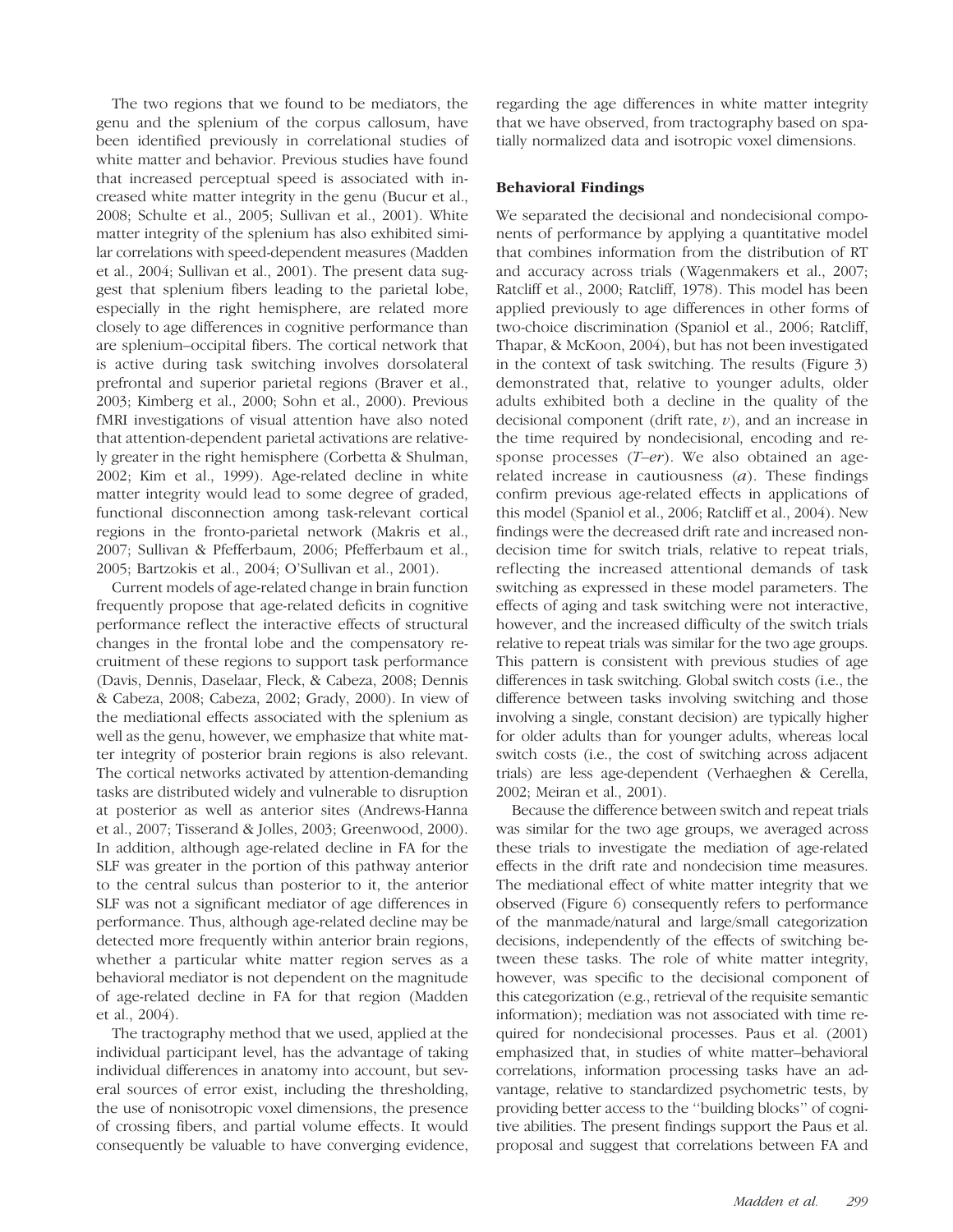behavioral measures (Sullivan & Pfefferbaum, 2006) are not dependent entirely on perceptual–motor processing and may instead reflect decision-level processing. Application of tractography to pathways more directly involved with perceptual–motor processing (e.g., corticospinal tracts) may yield correlations between FA and nondecision time. From the present results, we conclude that some decision-related processes operate less efficiently for older adults than for younger adults, and that agerelated decline in the white matter integrity within specific regions of the fronto-parietal network (central genu and splenium–parietal fibers in the right hemisphere) has a causal role in this form of age-related cognitive change.

#### Acknowledgments

This research was supported by NIH research grants R01 AG011622 (D. J. M.), R01 AG019731 and R01 AG23770 (R. C.), R21 AG30771 (S. A. H.), and NIH training grant T32 AG000029 (M. C. C., B. B., and N. A. D.). We thank Susanne M. Harris, Anne M. Shepler, and Leslie Crandell Dawes for technical assistance, and Allen Song for advice during this research.

Reprint requests should be sent to David J. Madden, Box 2980, Duke University Medical Center, Durham, NC 27710, or via e-mail: djm@geri.duke.edu, david.madden@duke.edu.

#### REFERENCES

- Andrews-Hanna, J. R., Snyder, A. Z., Vincent, J. L., Lustig, C., Head, D., Raichle, M. E., et al. (2007). Disruption of large-scale brain systems in advanced aging. Neuron, 56, 924–935.
- Baron, R. M., & Kenny, D. A. (1986). The moderator–mediator variable distinction in social psychological research: Conceptual, strategic, and statistical considerations. Journal of Personality and Social Psychology, 51, 1173–1182.
- Bartzokis, G., Sultzer, D., Lu, P. H., Nuechterlein, K. H., Mintz, J., & Cummings, J. L. (2004). Heterogeneous age-related breakdown of white matter structural integrity: Implications for cortical ''disconnection'' in aging and Alzheimer's disease. Neurobiology of Aging, 25, 843–851.
- Basser, P. J., & Jones, D. K. (2002). Diffusion-tensor MRI: Theory, experimental design and data analysis—A technical review. NMR in Biomedicine, 15, 456–467.

Beaulieu, C. (2002). The basis of anisotropic water diffusion in the nervous system—A technical review. NMR in Biomedicine, 15, 435–455.

- Beck, A. T. (1978). The Beck Depression Inventory. New York: Psychological Corporation.
- Bhagat, Y. A., & Beaulieu, C. (2004). Diffusion anisotropy in subcortical white matter and cortical gray matter: Changes with aging and the role of CSF-suppression. Journal of Magnetic Resonance Imaging, 20, 216–227.

Braver, T. S., Reynolds, J. R., & Donaldson, D. I. (2003). Neural mechanisms of transient and sustained cognitive control during task switching. Neuron, 39, 713–726.

Brickman, A. M., Zimmerman, M. E., Paul, R. H., Grieve, S. M., Tate, D. F., Cohen, R. A., et al. (2006). Regional white matter and neuropsychological functioning across the adult lifespan. Biological Psychiatry, 60, 444–453.

- Bucur, B., Madden, D. J., Spaniol, J., Provenzale, J. M., White, L. E., Cabeza, R., et al. (2008). Age-related slowing of memory retrieval: Contributions of perceptual speed and cerebral white matter integrity. Neurobiology of Aging, 29, 1070–1079.
- Cabeza, R. (2002). Hemispheric asymmetry reduction in older adults: The HAROLD model. Psychology and Aging, 17, 85–100.
- Catani, M., Howard, R. J., Pajevic, S., & Jones, D. K. (2002). Virtual in vivo interactive dissection of white matter fasciculi in the human brain. Neuroimage, 17, 77-94.
- Corbetta, M., & Shulman, G. L. (2002). Control of goal-directed and stimulus-driven attention in the brain. Nature Reviews Neuroscience, 3, 201–215.
- Davis, S. W., Dennis, N. A., Daselaar, S. M., Fleck, M. S., & Cabeza, R. (2008). Que PASA? The posterior anterior shift in aging. Cerebral Cortex, 18, 1201–1209.
- Dennis, N. A., & Cabeza, R. (2008). Neuroimaging of healthy cognitive aging. In F. I. M. Craik & T. A. Salthouse (Eds.), The handbook of aging and cognition (3rd ed., pp. 1-54). New York: Psychology Press.
- Duvernoy, H. M. (1999). The human brain: Surface, three-dimensional sectional anatomy with MRI, and blood supply (2nd ed.). New York: Springer-Verlag.
- Folstein, M. F., Folstein, S. E., & McHugh, P. R. (1975). ''Mini-mental state''. A practical method for grading the cognitive state of patients for the clinician. Journal of Psychiatric Research, 12, 189–198.
- Gerig, G., Gouttard, S., & Corouge, I. (2004). Analysis of brain white matter via fiber tract modeling. Conference Proceedings of the 26th Annual International Conference of the IEEE Engineering in Medicine and Biology Society, 6, 4421–4424.
- Grady, C. L. (2000). Functional brain imaging and age-related changes in cognition. Biological Psychology, 54, 259–281.
- Greenwood, P. M. (2000). The frontal aging hypothesis evaluated. Journal of the International Neuropsychological Society, 6, 705–726.
- Grieve, S. M., Williams, L. M., Paul, R. H., Clark, C. R., & Gordon, E. (2007). Cognitive aging, executive function, and fractional anisotropy: A diffusion tensor MR imaging study. AJNR, American Journal of Neuroradiology, 28, 226–235.
- Guttmann, C. R., Jolesz, F. A., Kikinis, R., Killiany, R. J., Moss, M. B., Sandor, T., et al. (1998). White matter changes with normal aging. Neurology, 50, 972–978.
- Head, D., Buckner, R. L., Shimony, J. S., Williams, L. E., Akbudak, E., Conturo, T. E., et al. (2004). Differential vulnerability of anterior white matter in nondemented aging with minimal acceleration in dementia of the Alzheimer type: Evidence from diffusion tensor imaging. Cerebral Cortex, 14, 410–423.
- Kim, Y. H., Gitelman, D. R., Nobre, A. C., Parrish, T. B., LaBar, K. S., & Mesulam, M. M. (1999). The large-scale neural network for spatial attention displays multifunctional overlap but differential asymmetry. Neuroimage, 9, 269–277.
- Kimberg, D. Y., Aguirre, G. K., & D'Esposito, M. (2000). Modulation of task-related neural activity in task-switching: An fMRI study. Brain Research, Cognitive Brain Research, 10, 189–196.
- Le Bihan, D. (2003). Looking into the functional architecture of the brain with diffusion MRI. Nature Reviews Neuroscience, 4, 469–480.
- Madden, D. J., Spaniol, J., Whiting, W. L., Bucur, B., Provenzale, J. M., Cabeza, R., et al. (2007). Adult age differences in the functional neuroanatomy of visual attention: A combined fMRI and DTI study. Neurobiology of Aging, 28, 459–476.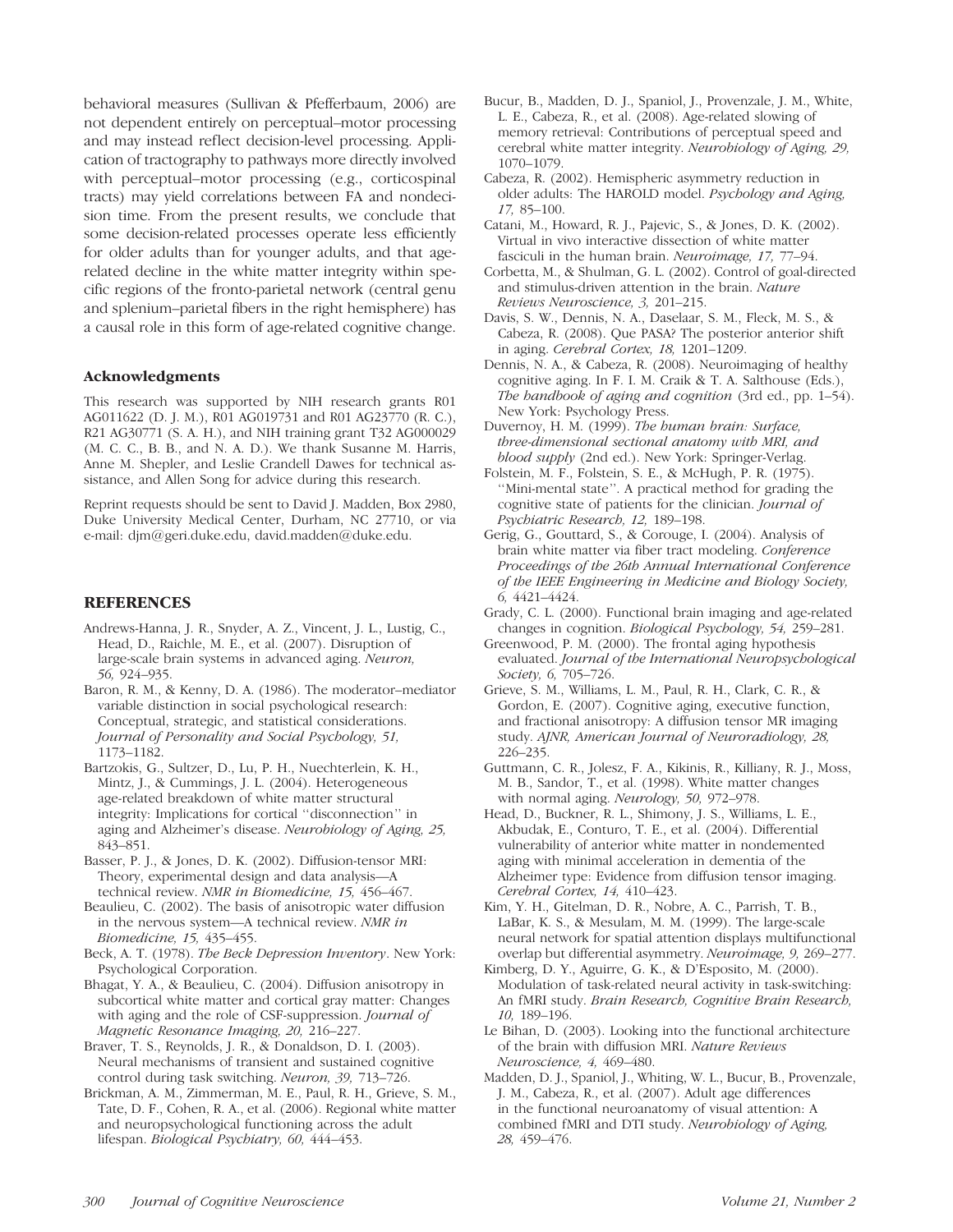Madden, D. J., Whiting, W. L., Huettel, S. A., White, L. E., MacFall, J. R., & Provenzale, J. M. (2004). Diffusion tensor imaging of adult age differences in cerebral white matter: Relation to response time. Neuroimage, 21, 1174–1181.

Makris, N., Kennedy, D. N., McInerney, S., Sorensen, A. G., Wang, R., Caviness, V. S., Jr., et al. (2005). Segmentation of subcomponents within the superior longitudinal fascicle in humans: A quantitative, in vivo, DT-MRI study. Cerebral Cortex, 15, 854–869.

Makris, N., Papadimitriou, G. M., van der Kouwe, A., Kennedy, D. N., Hodge, S. M., Dale, A., et al. (2007). Frontal connections and cognitive changes in normal aging rhesus monkeys: A DTI study. Neurobiology of Aging, 10, 1556–1567.

Marner, L., Nyengaard, J. R., Tang, Y., & Pakkenberg, B. (2003). Marked loss of myelinated nerve fibers in the human brain with age. Journal of Comparative Neurology, 462, 144–152.

Meiran, N., Chorev, Z., & Sapir, A. (2000). Component processes in task switching. Cognitive Psychology, 41, 211–253.

Meiran, N., Gotler, A., & Perlman, A. (2001). Old age is associated with a pattern of relatively intact and relatively impaired task-set switching abilities. Journals of Gerontology: Series B, Psychological Sciences and Social Sciences, 56, P88–P102.

Monsell, S. (2003). Task switching. Trends in Cognitive Sciences, 7, 134–140.

Mori, S., & van Zijl, P. C. (2002). Fiber tracking: Principles and strategies—A technical review. NMR in Biomedicine, 15, 468–480.

Moseley, M. (2002). Diffusion tensor imaging and aging—A review. NMR in Biomedicine, 15, 553–560.

O'Sullivan, M., Jones, D. K., Summers, P. E., Morris, R. G., Williams, S. C., & Markus, H. S. (2001). Evidence for cortical ''disconnection'' as a mechanism of age-related cognitive decline. Neurology, 57, 632–638.

Paus, T., Collins, D. L., Evans, A. C., Leonard, G., Pike, B., & Zijdenbos, A. (2001). Maturation of white matter in the human brain: A review of magnetic resonance studies. Brain Research Bulletin, 54, 255–266.

Pfefferbaum, A., Adalsteinsson, E., & Sullivan, E. V. (2005). Frontal circuitry degradation marks healthy adult aging: Evidence from diffusion tensor imaging. Neuroimage, 26, 891–899.

Ratcliff, R. (1978). A theory of memory retrieval. Psychological Review, 85, 59–108.

Ratcliff, R., Spieler, D., & McKoon, G. (2000). Explicitly modeling the effects of aging on response time. Psychonomic Bulletin & Review, 7, 1–25.

Ratcliff, R., Thapar, A., & McKoon, G. (2004). A diffusion model analysis of the effects of aging on recognition memory. Journal of Memory and Language, 50, 408–424.

Raz, N. (2005). The aging brain observed in vivo: Differential changes and their modifiers. In R. Cabeza, L. Nyberg, & D. Park (Eds.), Cognitive neuroscience of aging: Linking cognitive and cerebral aging (pp. 19–57). Oxford: Oxford University Press.

Raz, N., Lindenberger, U., Rodrigue, K. M., Kennedy, K. M., Head, D., Williamson, A., et al. (2005). Regional brain changes in aging healthy adults: General trends, individual differences and modifiers. Cerebral Cortex, 15, 1676–1689.

Resnick, S. M., Pham, D. L., Kraut, M. A., Zonderman, A. B., & Davatzikos, C. (2003). Longitudinal magnetic resonance imaging studies of older adults: A shrinking brain. Journal of Neuroscience, 23, 3295–3301.

Salat, D. H., Kaye, J. A., & Janowsky, J. S. (1999). Prefrontal gray and white matter volumes in healthy aging and Alzheimer's disease. Archives of Neurology, 56, 338–344.

Salat, D. H., Tuch, D. S., Greve, D. N., van der Kouwe, A. J., Hevelone, N. D., Zaleta, A. K., et al. (2005). Age-related alterations in white matter microstructure measured by diffusion tensor imaging. Neurobiology of Aging, 26, 1215–1227.

Salat, D. H., Tuch, D. S., Hevelone, N. D., Fischl, B., Corkin, S., Rosas, H. D., et al. (2005). Age-related changes in prefrontal white matter measured by diffusion tensor imaging. Annals of the New York Academy of Sciences, 1064, 37–49.

Salthouse, T. A. (1992a). Mechanisms of age–cognition relations in adulthood. Hillsdale, NJ: Erlbaum.

Salthouse, T. A. (1992b). What do adult age differences in the Digit Symbol Substitution Test reflect? Journal of Gerontology, 47, P121–P128.

Salthouse, T. A., Atkinson, T. M., & Berish, D. E. (2003). Executive functioning as a potential mediator of age-related cognitive decline in normal adults. Journal of Experimental Psychology: General, 132, 566–594.

Schmahmann, J. D., & Pandya, D. N. (2006). Fiber pathways of the brain. New York: Oxford University Press.

Schulte, T., Sullivan, E. V., Muller-Oehring, E. M., Adalsteinsson, E., & Pfefferbaum, A. (2005). Corpus callosal microstructural integrity influences interhemispheric processing: A diffusion tensor imaging study. Cerebral Cortex, 15, 1384–1392.

Sohn, M. H., Ursu, S., Anderson, J. R., Stenger, V. A., & Carter, C. S. (2000). Inaugural article: The role of prefrontal cortex and posterior parietal cortex in task switching. Proceedings of the National Academy of Sciences, U.S.A., 97, 13448–13453.

Song, A. W., Wong, E. C., Tan, S. G., & Hyde, J. S. (1996). Diffusion weighted fMRI at 1.5 T. Magnetic Resonance in Medicine, 35, 155–158.

Song, S. K., Sun, S. W., Ju, W. K., Lin, S. J., Cross, A. H., & Neufeld, A. H. (2003). Diffusion tensor imaging detects and differentiates axon and myelin degeneration in mouse optic nerve after retinal ischemia. Neuroimage, 20, 1714–1722.

Song, S. K., Sun, S. W., Ramsbottom, M. J., Chang, C., Russell, J., & Cross, A. H. (2002). Dysmyelination revealed through MRI as increased radial (but unchanged axial) diffusion of water. Neuroimage, 17, 1429–1436.

Spaniol, J., Madden, D. J., & Voss, A. (2006). A diffusion model analysis of adult age differences in episodic and semantic long-term memory retrieval. Journal of Experimental Psychology: Learning, Memory, and Cognition, 32, 101–117.

Sullivan, E. V., Adalsteinsson, E., Hedehus, M., Ju, C., Moseley, M., Lim, K. O., et al. (2001). Equivalent disruption of regional white matter microstructure in ageing healthy men and women. NeuroReport, 12, 99–104.

Sullivan, E. V., Adalsteinsson, E., & Pfefferbaum, A. (2006). Selective age-related degradation of anterior callosal fiber bundles quantified in vivo with fiber tracking. Cerebral Cortex, 16, 1030–1039.

Sullivan, E. V., & Pfefferbaum, A. (2006). Diffusion tensor imaging and aging. Neuroscience and Biobehavioral Reviews, 30, 749–761.

Sun, S. W., Liang, H. F., Le, T. Q., Armstrong, R. C., Cross, A. H., & Song, S. K. (2006). Differential sensitivity of in vivo and ex vivo diffusion tensor imaging to evolving optic nerve injury in mice with retinal ischemia. Neuroimage, 32, 1195–1204.